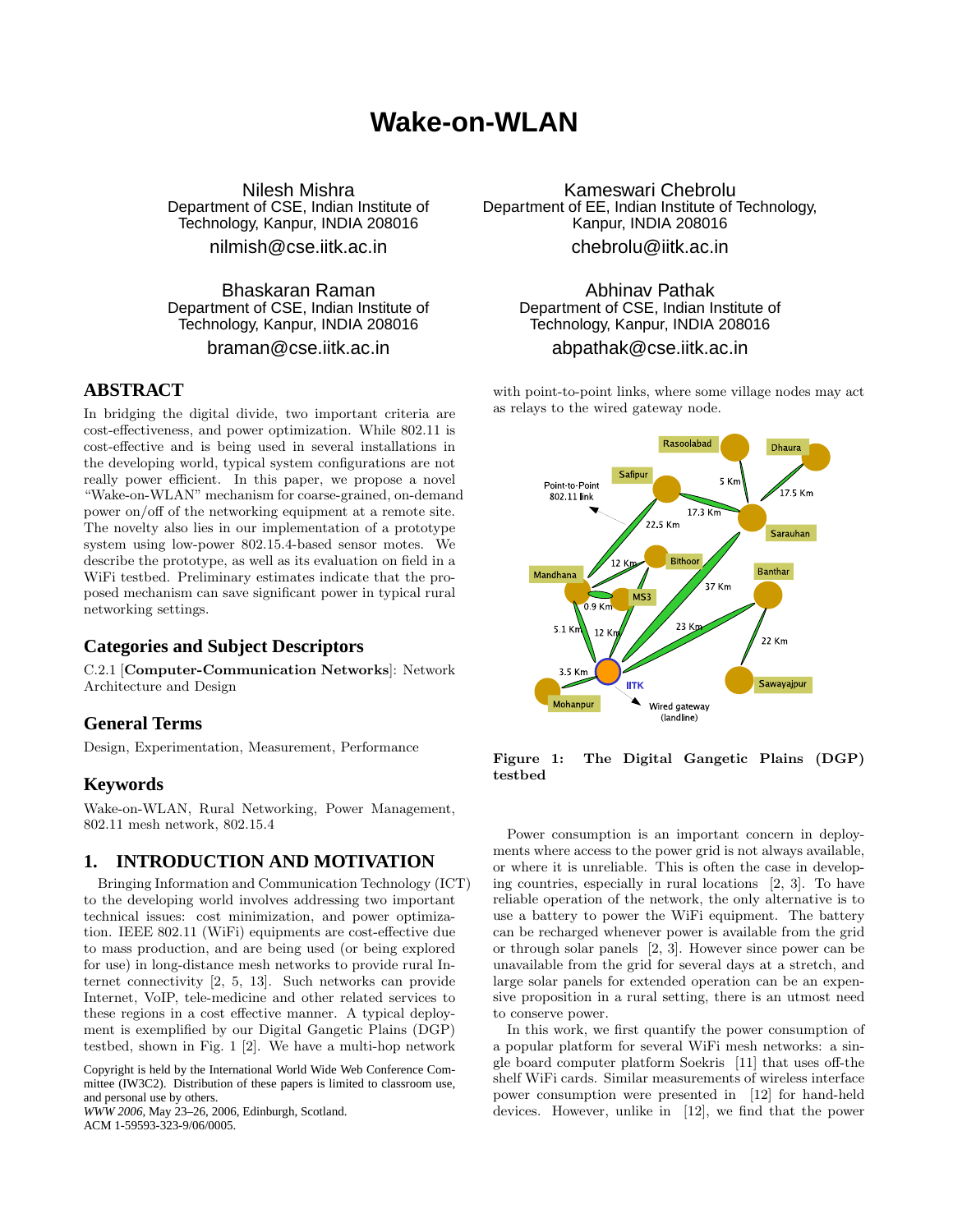consumption of the WiFi interface itself is a small percentage, and the overall power consumption is dominated by the Soekris board. The Soekris power consumption can be as high as 5-6W even when the WiFi card is in idle mode (listening).

Based on this observation, a suitable approach to conserve power is to turn-off the equipment (Soekris) when the links are idle and to turn it on when connectivity is desired. While the equipment at a site can be turned off when the link at that site is detected idle for a certain configurable duration, the challenge is in turning on the equipment when needed. A remote host which needs connectivity would have to turn on equipment at each intermediate hop to the wired gateway. This needs a mechanism for remote power-on. We term this wake-up mechanism as Wake-on-WLAN, after the equivalent mechanism available for wired Ethernet: Wakeon-LAN  $[1]$ .

To enable something similar to Wake-on-LAN in a wireless setting involves support from both the WLAN cards (listening at very low power) and the motherboard of the single board computer (powering on when triggered by the WLAN card). Unfortunately currently available WLAN cards or single board computer platforms do not come with this support. So, we rely on a novel implementation of Wake-on-WLAN. We use off-the-shelf 802.15.4-based sensor motes (Moteiv's Tmote sky) [14]. We take advantage of the fact that both 802.11b/g and 802.15.4 work in the ISM 2.4GHz band. 802.15.4 specifies a CCA (clear-channel assessment) mode which requires the received energy to be below a (configurable) threshold. The radio (Chipcon's CC2420) [4] on the sensor mote allows this to be programmed, and can generate an interrupt when the energy level crosses the threshold.

To wake-up a remote site, we first send continuous 802.11 transmissions. The remote end's 802.15.4 radio chip, on sensing the energy level of these transmissions, powers-on the Soekris board (which has the WiFi interface). The boot sequence invokes the necessary procedure to establish the WiFi link. Thus the WiFi link is established on-demand. Note that our Wake-on-WLAN mechanism is coarse grained, and not on a per-packet basis. In fact, our measurements show that the Soekris power-on can take as much as about 50 seconds. However, we feel that this latency is alright in the usage model envisioned for rural deployments. In such deployments, for cost savings, it is common to have a shared computing resource (say, a PC) for an entire village [7]. It is not uncommon for a customer to await his/her turn at the shared terminal. Hence a delay of a minute or two at the beginning of a session for on-demand wake-up of a remote location should be tolerable.

The additional hardware used to enable remote power-on, does not add significantly to the power consumption, nor to the overall cost. The 802.15.4 radio as well as the sensor motes are designed in a careful manner to optimize power since these are meant to be used in a deploy-and-forget fashion. So, the power consumption of these motes is very small. Further, they can be programmed with a duty cycle to conserve power, the trade off being the amount of time needed to establish the link. With respect to cost, the sensor motes are currently priced at U.S.\$70 (as of this writing) and come with a lot of features (10k RAM, 48k flash, USB interface etc). Many of these features are extraneous in our setting and we believe this cost can be reduced considerably through a custom fit design for the Wake-on-WLAN application.

An alternative to the above approach would be to design a narrow band RF detector (e.g. diode detector) in the 2.4GHz range. The sensitivity of the detector would need to be around -80 to -90dBm, since such low signal strengths are not uncommon in long-distance 802.11 links. Initial investigations suggest that designing a RF detector that realizes sensitivity in this range is not an easy task. This may involve more or less a redesign of the front-end of the radio chip. So, instead, we rely on a radio chip (CC2420) that is very cheap (a few dollars) and provides this front-end to us readily.

We have tested our prototype implementation of the above remote wake-on mechanism outdoor on a 3.5Km link in our DGP testbed. The 802.15.4 based sensor mote was successful in powering up the Soekris board when it detected 802.11 transmissions on the link. We have also carried out a preliminary analysis of power savings considering link usage pattern observed on one of our testbed links that provides VoIP connectivity to a rural village. The analysis shows considerable power savings, of the order of about 91% when the Wake-on-WLAN feature is employed.

To our knowledge, prior work related closest to ours are the Wake-on-Wireless mechanism [9] and the Turducken system [10]. In [9], the authors have built a mechanism to power-on a (WiFi-enabled) Personal Digital Assistant (PDA) on-demand. To achieve this, they use a pair of components called the "smart-brick" and the "mini-brick". The smartbrick is connected to an infrastructure proxy, which is trying to reach a PDA (for instance, to establish a VoIP call). The smart-brick communicates using a 900MHz radio with the mini-brick, which then sends a signal over the serial port of the PDA to power it on.

In [10] the authors describe the architecture of a system to optimize power usage by introducing hierarchy in the set of devices. A low-power consuming device is at the bottom of the hierarchy. It powers on a higher level device on-demand, on availability of new information. The goal is to maximize the life of mobile devices keeping the desired level of consistency across the network/distributed system. The authors use a WiFi signal detector connected to a sensor mote at the bottom of hierarchy, to detect the availability of a WiFi link. The sensor mote signals a PDA (the next level in the hierarchy) if a link is available via serial communication which in turn wakes up the computing device (laptop) if there is new data available.

While the goal of the work in [9, 10] is similar to ours (power savings), the mechanism used to achieve it, as well as the scenario of usage are quite different. In terms of the mechanism, the work in [9] uses a separate control channel for the wake-up. This involves separate radio operating in a different frequency (900MHz) at either end: the node performing the wake-up as well as the node being woken up. Unlike in [9], we use the data channel itself for the remote wake-up. Similarly [10] uses a separate WiFi sensor attached to a mote to detect the WiFi signal, leaving the mote's radio unused. In contrast, we do not need separate radio hardware at the node which wishes to initiate the wake-up. Nor do we use a separate antenna setup at the node which is being woken up: the 802.15.4 radio shares the external antenna with the 802.11 radio. The 802.15.4 radio at the receiving end simply carrier senses 802.11 transmissions in the band to perform the wake-up.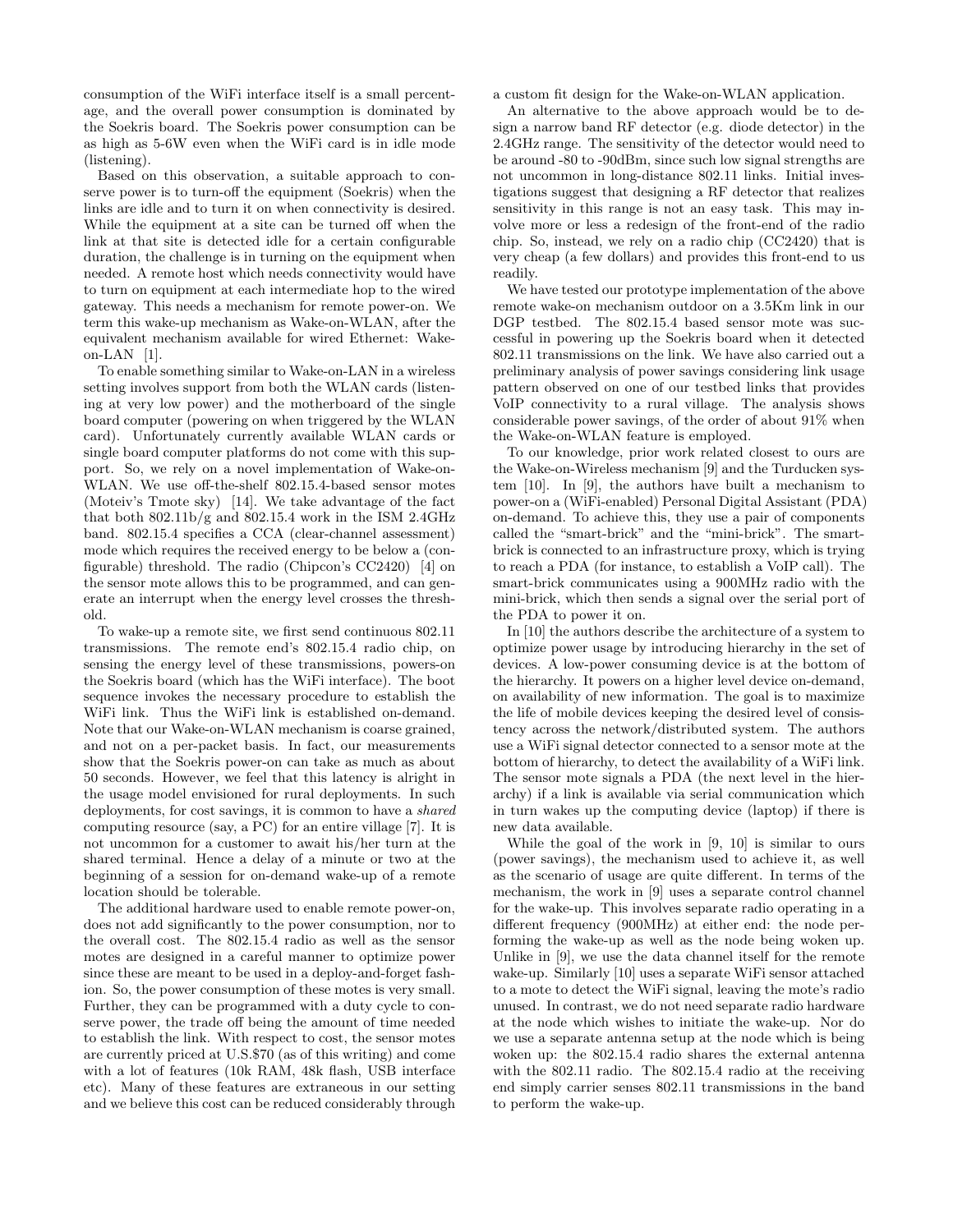In terms of scenario of usage, we are concerned with a WiFi-based rural network setting, operating in the 2.4GHz band, which is quite different from that considered in [9, 10]. We have suited our design to work on long-distance WiFi links. For instance, the fact that the 802.15.4 radio and the 802.11 radio share an external antenna is appropriate in our long-distance links since the external antenna could be a high-gain directional antenna [2]. To our knowledge, we are the first to design, prototype, and demonstrate a Wakeon-WLAN mechanism for long-distance WiFi networks, as well as to explore its usefulness in power savings in rural settings.

The rest of the paper is organized as follows. We begin with a description of the various power consumption measurements of wireless equipment, in Section 2. Subsequently, Section 3 presents the design and prototype implementation of the Wake-on-WLAN mechanism. Evaluation of Wake-on-WLAN is carried out in Section 4. Finally, Section 5 presents various points of discussion, and Section 6 concludes the paper.

# **2. POWER CONSUMPTION MEASUREMENTS**

In order to understand the need for power savings, we first need to quantify the power consumption of the equipment used in providing wireless connectivity. The equipment that is typically used at each hop of the wireless network consists of (a) wireless 802.11 bridge/router that provides connectivity and routes incoming packets towards the correct destination, (b) antenna for extended range, and (c) RF cable for connecting antenna with the bridge/router. Of these, the 802.11 bridge/router is the active component that consumes power. One of the most popular platform that is used as a bridge/router in several current WiFi mesh networks is the Soekris single board computer equipped with various interfaces such as PCMCIA and miniPCI slots. This platform provides flexibility in configuring the setup, since it can run a general purpose Operating System (Linux). We have evaluated the power consumption of the equipment based on this platform.

In this section, we first describe the setup used for the power measurements, followed by the actual measurements.

### **2.1 Hardware Setup**

We have used Soekris net4521 model for our measurements (see Fig. 2). This is a compact and low-cost computer based on a 133 MHz 486 class processor. It has two 10/100 Mbit Ethernet ports, up to 64 Mbyte SDRAM main memory and uses a Compact Flash module for program and data storage. It has a MiniPCI type III board and up to two PC-Card/Cardbus (PCMCIA) adapters where WiFi cards can be inserted.

For the software, we used Pebble Linux v41 [8]. Pebble Linux is a smallish (smaller than 64megs, larger than 8 megs) distribution image designed for embedded style devices such as the Soekris boards.

We used a DC supply for the Soekris. For non-technical reasons, our experiments were split across two sessions, and we used two different power supplies at these times. Once it was an 18V supply, and the other time it was a 24V supply. In the former case, the actual voltage as measured varied between 17.90V and 19.05V (different values in dif-



Figure 2: The Soekris net4521 single board computer

ferent experiments). In the latter case, the variation across experiments was between 22.30V and 27.60V. (The voltage reading is given in each experiment separately below.)

Fig. 3 shows the setup of our experiments. An 802.11 Access Point (AP) is used for sending traffic over the wireless link. The traffic originates from (or terminates at) a desktop PC which is on the same Ethernet segment as the AP. The other end point of the traffic is the Soekris board equipped with a 802.11 card. For any data transfer during the measurements, we use TCP traffic.



Figure 3: Power measurement: experimental setup

For the client cards, we used the following: (a) Senao 2511CD plus ext2 using Prism2 chipset (PCMCIA, 802.11b), (b) Atheros NL-5354MP+ (miniPCI, 802.11b/a), (c) Orinoco-Gold (PCMCIA, 802.11b), and (d) DLink DWL-a650 (PCM-CIA, 802.11a). As indicated above, some cards were 802.11b, some were 802.11a, and some supported both. While using an 802.11b client, we used a Cisco a350 AP, and while using an 802.11a client, we used a DLink DWL-5000 AP.

The power (and hence energy) consumed by the Soekris in its operation was measured using a multimeter. The terminals of the multimeter were connected across the input supply of the Soekris. The multimeter was connected in series for measuring current flowing and in parallel for measuring voltage difference.

#### **2.2 Power Consumption Readings**

For each of the cards, we measured the Soekris power consumption under four scenarios: (a) without any wireless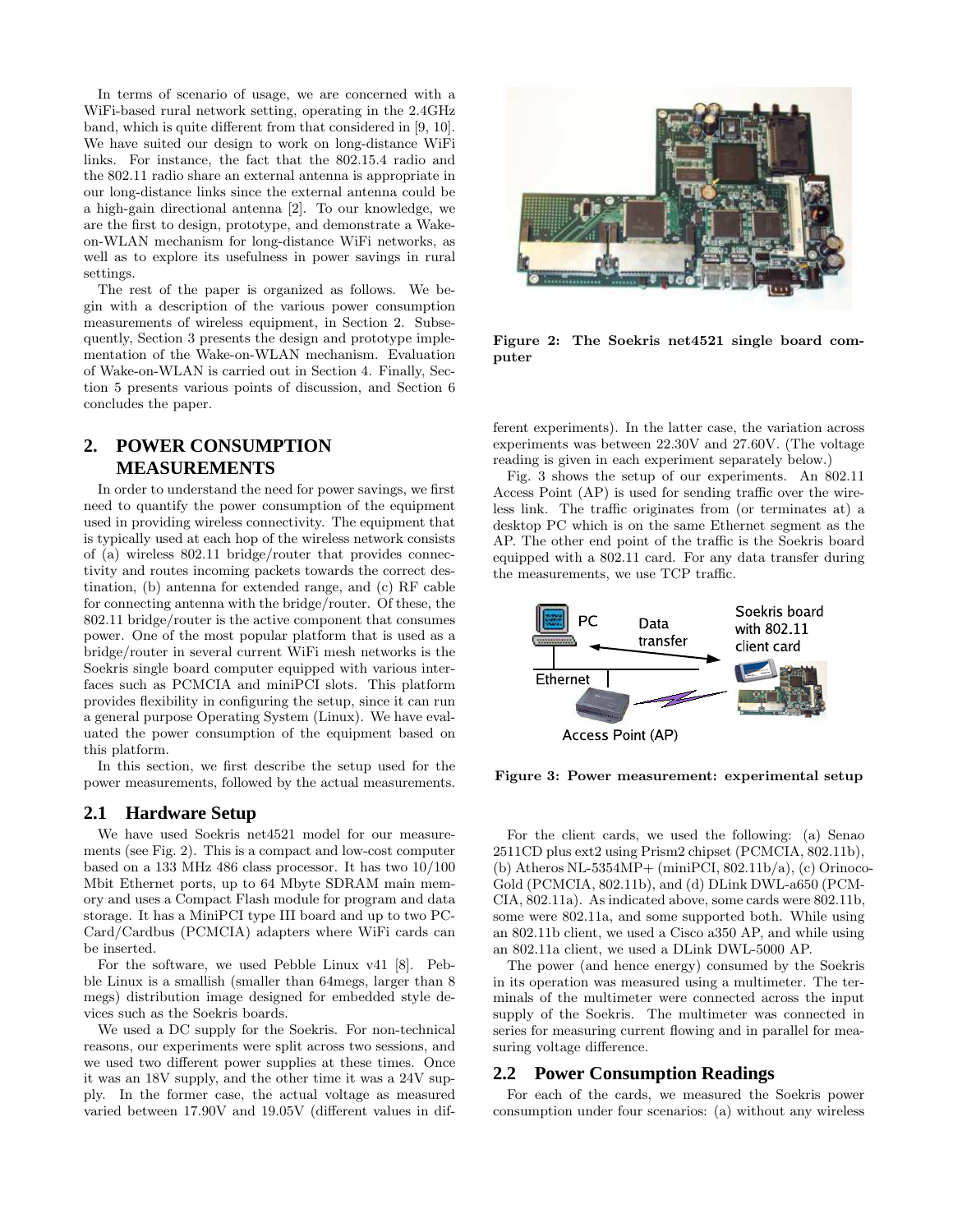card connected, (b) with card inserted but idle, (c) with the Soekris (wireless card) receiving data, and (d) with the Soekris sending data. Note that when we make the Soekris board as the TCP data receiver, it would also be sending data (TCP acks, and MAC-level packets). But so far as the power consumption measurement goes, we ignore this and consider that the Soekris is only receiving data. Similarly, when we make it the TCP data sender, we consider it to be only transmitting data.

For each power measurement, we measured the voltage and the current, one at a time. This was done for a few times for each setup and we averaged the values (the variance was minimal and hence is not reported). In all the cases the power was measured at the interface where the adapter pin is inserted into the Soekris.

| Setup                                            | Current | Voltage             | Power        | Thrpt    |  |
|--------------------------------------------------|---------|---------------------|--------------|----------|--|
| No cards Present - Transmission through Ethernet |         |                     |              |          |  |
| No Transfer                                      | 0.25A   | $\overline{19.00}V$ | 4.75W        |          |  |
| Soekris rcv'ing                                  | 0.25A   | 19.00V              | 4.75W        | 9.41Mbps |  |
| Soekris sending                                  | 0.25A   | 19.05V              | 4.76W        | 6.93Mbps |  |
| Senao card: 802.11b                              |         |                     |              |          |  |
| No Transfer                                      | 0.21A   | 23.30V              | 4.89W        |          |  |
| Soekris rcv'ing                                  | 0.23A   | 23.10V              | 5.31W        | 4.31Mbps |  |
| Soekris sending                                  | 0.28A   | 22.30V              | 6.24W        | 4.09Mbps |  |
| Atheros card: 802.11b                            |         |                     |              |          |  |
| No transfer                                      | 0.27A   | 22.80V              | 6.16W        |          |  |
| Soekris rcv'ing                                  | 0.28A   | 22.50V              | 6.30W        | 5.36Mbps |  |
| Soekris sending                                  | 0.30A   | 22.30V              | $6.69\rm{W}$ | 5.53Mbps |  |
| Orinoco Card: 802.11b                            |         |                     |              |          |  |
| $\overline{\text{No}}$ Transfer                  | 0.30A   | 18.40V              | 5.52W        |          |  |
| Soekris rcv'ing                                  | 0.31A   | 18.25V              | 5.66W        | 5.05Mbps |  |
| Soekris sending                                  | 0.32A   | 18.30V              | 5.86W        | 4.70Mbps |  |
| Atheros card: 802.11a                            |         |                     |              |          |  |
| No transfer                                      | 0.23A   | 27.60V              | 6.35W        |          |  |
| Soekris rcv'ing                                  | 0.23A   | 27.60V              | $6.35\rm{W}$ | 7.89Mbps |  |
| Soekris sending                                  | 0.30A   | 27.50V              | 7.95W        | 7.71Mbps |  |
| DLink card: 802.11a                              |         |                     |              |          |  |
| No transfer                                      | 0.22A   | 27.60V              | 6.07W        |          |  |
| Soekris rcv'ing                                  | 0.22A   | 27.60V              | 6.07W        | 6.49Mbps |  |
| Soekris sending                                  | 0.23A   | 27.50V              | 6.33W        | 5.52Mbps |  |

Table 1: Power measurement in Soekris: idle, receive, and transmit modes

Table 1 shows the measurements. For comparison, we have also measured the throughput and power values with no wireless card present, and when we transfer data through the Ethernet interface of the Soekris. The table shows data for the various client cards listed earlier.

We first observe that in the case of data transfer through the Ethernet card, the power consumed is the same irrespective of the three cases (idle, receiving, transmitting). This observation serves as experimental control for the other measurements. We next observe that the additional power consumed after insertion of the card (in idle mode) is significant, but is relatively small. The maximum such power consumption is in the case of the Atheros card (among the 802.11b cards): an increase of 1.41W (4.75W to 6.16W), or 1.41/4.75=29.7%.

We next observe that the power consumption is always

higher in the case when the Soekris is transmitting, as opposed to when it is receiving. However, the difference between these two is small in relative terms. So is the difference between the 'receiving' and 'idle' cases.

A point worth noting is that the maximum radio transmit power rating of these 802.11 cards is quite less in comparison to the actual power consumption. Among the cards we tested, the Senao card has the maximum transmit power rating, of 0.25W. In all cases, the difference in power consumption between the 'receive' and 'transmit' states is much higher than the actual radio transmit power. Hence most of the power is consumed by other parts of the system, and not by the radio itself.

We also observe considerable variations in the power consumption numbers with the various cards used. On average, the Orinoco 802.11b card was the least power consuming, and the Atheros 802.11a card was the most power consuming.

We have given the throughput measurements also alongside for completeness, although these do not have direct significance to our power measurements. Note that for 802.11b, the maximum possible PHY bit-rate is 11Mbps; this should result in an TCP throughput of about 5.5Mbps after discounting for all the PHY/MAC/IP overheads. The throughput achieved is less than this expected value due to the fact that the bottleneck in several cases turns out to be the Soekris CPU/Memory system, and not the wireless interface. Further, most of the cards (and/or their Linux drivers) do not have Direct Memory Access (DMA) support, due to which there is further slow-down: the CPU has to be involved in all data transfer from/to the wireless card. The same reasons hold even when we use 802.11a, where we use a PHY transmit rate of 36Mbps.

We also measured the time and power required to boot-up the Soekris. This is an important thing to measure, since in our Wake-on-WLAN mechanism, the Soekris may be powered off and powered on later. We performed these measurements with the Senao card inserted in the Soekris. (The Senao card is what we use for our outdoor link in our evaluation later.) We observed that the boot-up time is about 50 seconds: the time taken for the "pebble login:" prompt to appear on the Soekris serial console. The power consumption during this time is about the same as (and sometimes lower than) the steady-state power consumption, about 5W.

# **3. DESIGN AND PROTOTYPEIMPLEMEN-TATION OF WAKE-ON-WLAN**

The take-away from the above set of power measurements is that the idle power consumption can be as high as 5W. Hence a node can conserve power by turning itself off if it expects to be unused. Such a mechanism can especially be useful in a network usage model which is not 24x7, but is spread over the day. For instance, in our DGP testbed, we have a VoIP service setup at the Sarauhan location (see Fig. 1). The usage is spread through the day (having correlations with the time-of-day no doubt). There are anywhere from 10-30 phone calls per day, each lasting a minute or two on average.

In a multi-hop setting, if nodes turn off to save power, it is necessary to have a mechanism to turn them on remotely. This is the Wake-on-WLAN mechanism. For instance, in Fig. 4, the nodes  $B$  and  $A$  are intermediate hops for  $C$  to get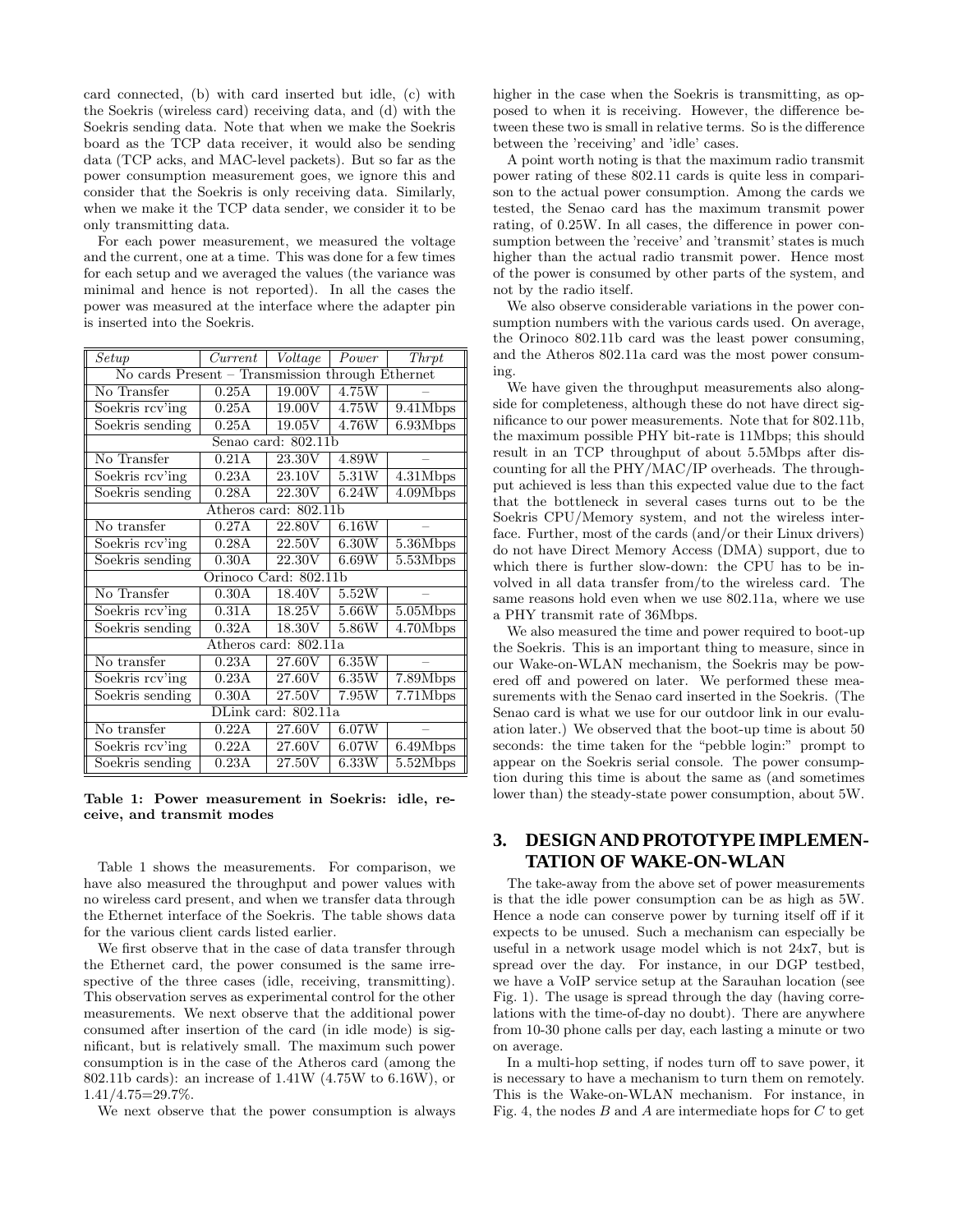

Figure 4: An example multi-hop configuration

Internet connectivity through L, the wired gateway node. If B and A are powered off to begin with, and a user at  $C$  wishes to access a service,  $C$  first uses Wake-on-WLAN to power-on  $B$ , which in turn uses the same mechanism to power-on A. As mentioned earlier, the user experiences extra delay due to the need to remotely power-on  $B$  and then A. But we expect this to be tolerable under the envisioned usage model since waiting for a few minutes is common anyway with a shared resource at village locations.

### **3.1 Wake-on-WLAN Architecture**

Our architecture for Wake-on-WLAN is depicted in Fig. 5. A node  $Z$  wishes to remotely power-on node  $X$ . The setup at  $X$  consists of a Soekris board, with the appropriate WiFi card connected to an external antenna. It is configured appropriately to act as a bridge or a router to be part of the WiFi network. Fig. 5 also shows the other components which are part of our design. These are: an RF switch, a sensor mote with an 802.15.4 radio, a power switching circuit, and a battery. The figure uses arrows to show control-flow, lines without arrows to show RF connections, and doublelines to indicate power supply.



Figure 5: Wake-on-WLAN architecture

To achieve Wake-on-WLAN, Z starts sending 802.11b/g signals (these could simply be beacons). The role of the sensor mote at  $X$  is to sense these signals. The 802.15.4 radio at X is connected to the same external antenna as the WiFi card at  $X$ . This can be achieved through an RF switch. The switch is capable of redirecting RF signals in one direction or the other (to the 802.15.4 radio or to the Soekris). When the Soekris is powered-off, the RF switch is in a configuration where the RF signals go to the 802.15.4 radio.

On sensing energy from  $Z$ 's 802.11b/g transmissions, the 802.15.4 radio generates an interrupt to the sensor's processor. This in turn is captured by a program running on the mote, and is translated to a 3V voltage level on a general-I/O pin of the mote. This then triggers the power switching circuit to supply power to the Soekris box, and thus switches it on.

At this point, the sensor mote turns the RF switch to direct the RF power towards the Soekris. Then the mote powers off itself. The Soekris boots up and acts as a router/bridge as per its configuration in the WiFi network. In a multi-hop configuration, it may turn out that once node  $X$ 's Soekris powers on, there may be a further node it has to power on further upstream. The same Wake-on-WLAN mechanism is used for this.

At some later time, the Soekris at  $X$  may decide to poweroff itself. The power-off mechanism is implemented by a software module running on the Soekris. The module monitors the usage of the link to which the Soekris is connected. The module may power off the Soekris if the link is detected to be idle for more than a configurable threshold. The module may also use an application-profile and time-of-day to determine when to power-off the Soekris. (The implementation details of the module itself are orthogonal to the rest of the Wake-on-WLAN mechanism.) At this time, before powering itself off, the Soekris triggers the power switching circuit to power-on the sensor mote.

The sensor mote when it comes up, turns the RF switch to direct the RF signals to itself. It is now ready for any future wake-up signals from Z.

We now describe our prototype implementation of the above design.

#### **3.2 Prototype Implementation**

In our prototype implementation, we have closely followed the design as represented by Fig. 5. One minor difference is that we have used a 2-way RF splitter instead of an RFswitch. This has the minor disadvantage that the RF signal gets split uniformly between the sensor mote and the Soekris even though only one of them requires the RF signals at any time. This implies a 3dB drop in the received signal strength. This is tolerable, although avoidable in an ideal setup.

For the sensor motes, our implementation uses Moteiv's Tmote sky, which has a CC2420 radio and a micro-controller which controls the radio. The Chipcon CC2420 radio is a single chip 2.4GHz IEEE 802.15.4 compliant RF transceiver. The chip implements a clear channel assessment (CCA) function which is needed to implement CSMA-CA functionality as specified by the 802.15.4 standard. The CCA signal in CC2420 is based on the measured RSSI value and a programmable threshold. The threshold can be programmed in steps of 1dB, using the RSSI.CCA THR register of the chip. There are 3 CCA modes supported by the chip:

- Clear channel when received energy is below threshold.
- Clear channel when not receiving valid IEEE 802.15.4 data.
- Clear channel when energy is below threshold and not receiving valid IEEE 802.15.4 data.

The first mode is what is useful in our setting for detecting energy levels of 802.11 transmission. In this mode, CCA=1 when RSSI VAL < CCA THR - CCA HYST (CCA hysteresis can be introduced by programming CCA HYST) and  $CCA=0$  when RSSI VAL  $\geq$  CCA THR. The polarity of the CCA bit is actually reversed in our experiments by setting an appropriate control bit. Note that the RSSI.CCA THR can be programmed in steps of 1dB and takes a default value of -77dBm. The CCA threshold can be set to very low values (-70 to -80dBm). This is useful if the Wake-on-WLAN mechanism has to be used across long-distance (several 10s of kilometers) links where the RSSI can be quite low.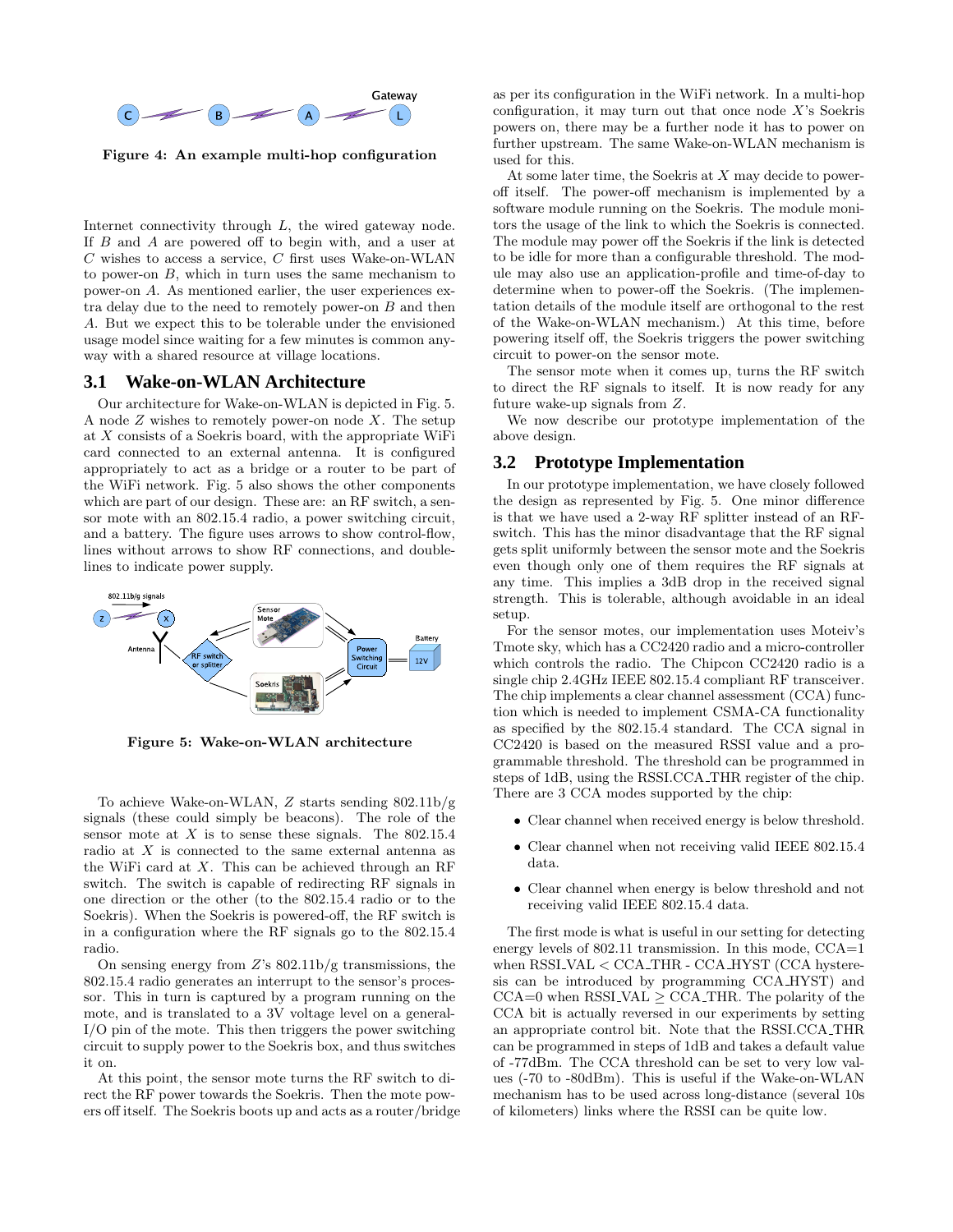In an actual deployment, we may be using any of the several possible  $802.11\frac{b}{g}$  channels. Hence we need to be able to tune the operating frequency of the 802.15.4 radio accordingly to sense 802.11 transmissions in a given channel. The CC2420 chip offers the ability to tune the operating frequency of the radio chip to operate in the same frequency channel as that of 802.11. This frequency can be programmed in steps of 1MHz by setting the 10 bit word FSC-TRL.FREQ [9:0]. The operating frequency is then given by 2048 + FSCTRL.FREQ [9:0] MHz. The default value of FSCTRL.FREQ is 357, hence it operates at 2.405GHz.

The switching circuit that is used by the sensor mote to power on the Soekris is as shown in Fig. 6 and Fig. 7. This circuit uses a relay (GS-SH-205T) as the switch. A NOT gate IC is used for boosting the voltage level and a transistor to switch the relay's coil. The relay in turn switches on the Soekris's power supply. The relay's switch can withstand the initial heavy current during the Soekris boot-up. The relay's solenoid when switched on consumes about 0.20W of power.



Figure 6: The Power Switching Circuit: Picture



Figure 7: The Power Switching Circuit: Schematic

Our prototype at this time does not include a mechanism

for the Soekris to power-off itself, we have only demonstrated the wake-up mechanism. Also, the sensor mote is not switched off at any time. We are currently testing a switch design which lets the Soekris turn itself off by communicating with the mote. This switch is also intended to latch the state so that the mote can sleep while the Soekris is up. We now turn to an evaluation of our implementation.

### **4. PERFORMANCE EVALUATION**

Fundamental to our design is the ability of an 802.15.4 sensor mote to detect 802.11 based transmissions. In this section, we first validate the claim that the sensor mote is able to detect transmissions generated by an 802.11 radio (Section 4.1). We then demonstrate that the idea of Wakeon-WLAN is indeed practical by testing it outdoor on our DGP testbed (Section 4.2). Finally we show calculations analyzing the amount of power savings that can be accomplished by the Wake-on-WLAN mechanism (Section 4.3).

#### **4.1 Detecting 802.11 Transmissions**

In order to confirm that the mote is able to detect 802.11 based transmissions, we use the following setup. A laptop with a D-Link DWL650 card (802.11b) is setup as an 802.11 transmitter. The HostAP open-source Linux driver is used, with the card setup in *pseudo-ibss* ad-hoc mode [6]. The pseudo-ibss mode ensures that there are no beacons sent by the card, so that we can control when transmissions are being sent on air. We use 802.11b channel number 11, since it was not being used by any indoor Access Point in our indoor setting. We wrote an application called *trafficgen* which can be run on the laptop when desired, to transmit UDP packets of fixed size at a desired interval. These transmissions happen on the 802.11b interface of the laptop. The time interval between successive packet transmissions is a configurable parameter, and we consider values of 10ms, 20ms and 100ms. These packets are transmitted with a packet size of 1462 bytes at 1Mbps. This results in a transmission time of about 11.7ms on air.

The sensor mote is tuned to listen to the same channel as the 802.11 transmissions by varying the FSCTRL.FREQ register value. The mode for CCA is also set to give a clear channel when the received energy is below threshold. Further, the mote is configured to sample the channel every 3ms via a timer interrupt. When the timer expires, the CCA pin of the radio is polled. This polling is configured to generate a data point of active high if the channel is busy and active low if it is idle. These experiments were conducted indoors using the motes default internal antenna and the mote operating near (within 1m of) the 802.11 transmitter.

Fig. 8 shows a plot of the data points as a function of time. The three graphs show the plots for three inter-packet intervals used in the trafficgen application: 10ms, 20ms, and 100ms respectively. The trafficgen application was not switched on during the first few data points in each of the graphs. When the inter-packet interval in trafficgen is set to 10ms, the application sending rate exceeds the link capacity of 1Mbps. Therefore the channel is busy most of the time: this can be seen in the first graph in Fig. 8. In the second graph, when the interval was set to 20ms, the cycle in the plot corresponds to about 7 consecutive data points: 5 high  $+ 2$  low or 4 high  $+ 3$  low. This is about  $3*7=21$ ms, close to the inter-packet interval chosen in the trafficgen program. The same calculation holds true even for the 100ms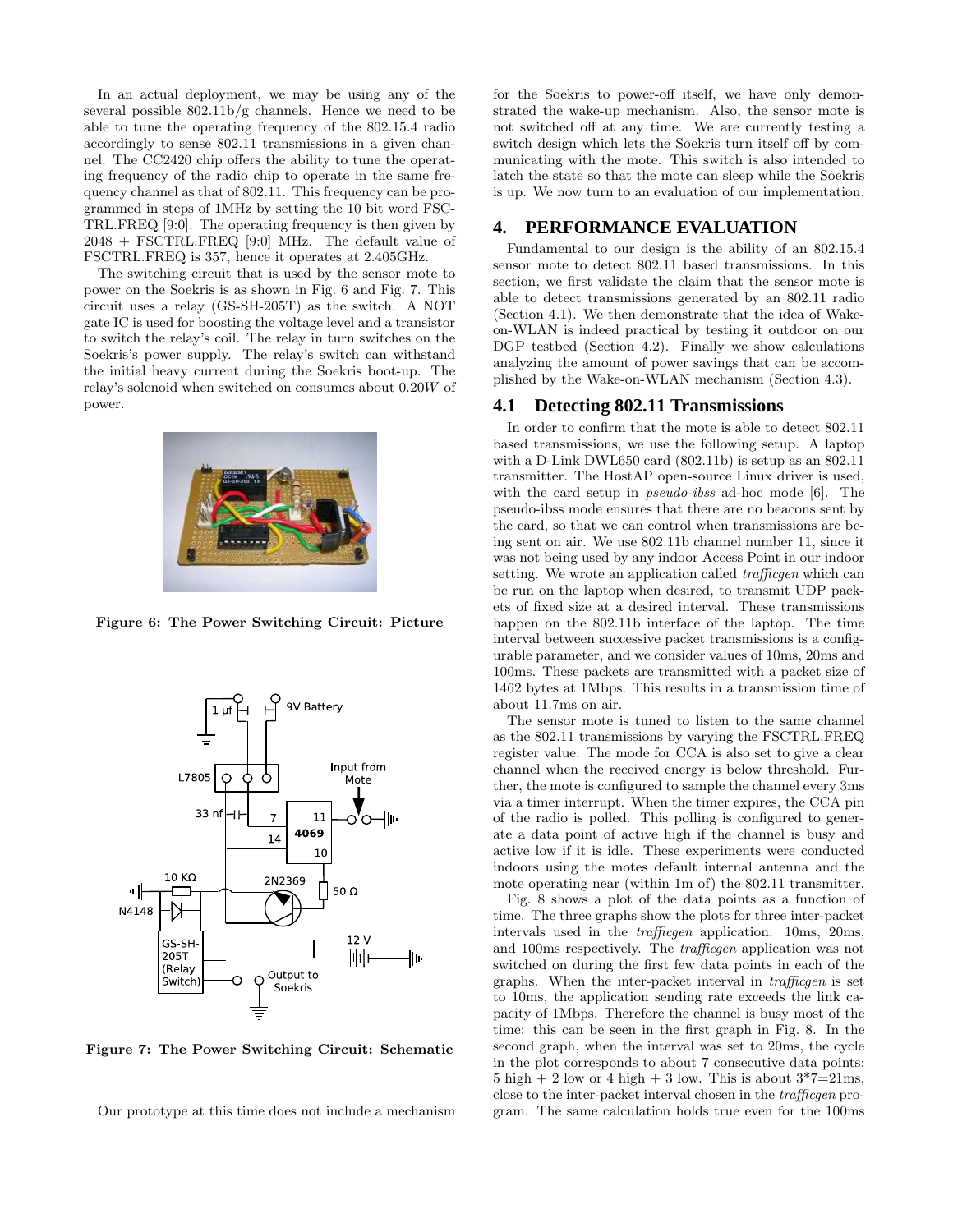inter-packet interval. This shows that the sensor mote is able to successfully capture the traffic pattern of the 802.11 transmissions.



Figure 8: Plot of CCA readings: 10ms, 20ms and 100ms packet gap respectively (1: channel busy, 0: channel free)

#### **4.2 Validation on an Outdoor Testbed**

To further validate the feasibility of the Wake-on-WLAN mechanism we performed a field test over the DGP testbed. We chose the IITK-Mohanpur link spanning 3.5Km (see Fig. 1). During the test we powered on the Mohanpur Soekris setup from the IITK location. The setup was very similar to the proposed architecture in Fig. 5. At the IITK location, a Soekris with a Senao 2511CD plus ext2 Prism2 802.11b card was connected to a parabolic grid antenna (gain 24dBi). The trafficgen program at IITK sent packets of size 1462 bytes at 1Mbps, every 20ms.

The sensor mote at Mohanpur is modified to use an external antenna feed via an SMA connector. The WiFi card used at the Mohanpur end was also a Senao 2511CD plus ext2. We use an RF splitter to connect the sensor mote as well as the WiFi card to the same external antenna (a parabolic grid with a 24dBi gain). The mote is programmed to listen on the same frequency on which the 802.11 link is established.

We tested the wake-up mechanism on 802.11b channel 1 as well as channel 11. To begin with, the Soekris at the Mohanpur location was turned off. The sensor mote turns on the Soekris via the power switching circuit when it detects the 802.11 transmission and the received power is above the configured CCA threshold value.

In this experiment, we consider different values of transmit power levels and different CCA threshold values. Table 2 shows the scenarios under which the Soekris was turned on remotely. In each of the readings, we calculate the received signal strengths using the Senao 802.11b card.

In the table, the first four readings show the case when the CCA threshold was set to -74dBm (register value of -32). In the first of these readings, a transmit power of 20dBm at the IITK location resulted in a received power of -62dBm at the Mohanpur link. Since this value is above the

CCA threshold, the sensor mote successfully turned on the Soekris. However, when the transmit power was reduced to 0dBm, the received power fell to about -84dBm. Since this is below the CCA threshold, the mote did not turn on the Soekris.

In the next set of readings, the CCA threshold was lowered to -90dBm. In all the cases the Soekris was turned on, since the received power exceeded the CCA threshold.

| $\overline{TxPower}$                     | $\overline{Rx} Power$ | Soekris turned |  |  |  |
|------------------------------------------|-----------------------|----------------|--|--|--|
| (HTK)                                    | (Mohan pur)           | on remotely?   |  |  |  |
| Case1: $CCA = -74dBm$                    |                       |                |  |  |  |
| 20dBm                                    | $-62dBm$              | yes            |  |  |  |
| 10dBm                                    | $-72dBm$              | yes            |  |  |  |
| $0 \text{ dBm}$                          | $-84dBm$              | no             |  |  |  |
| $-2dBm$                                  | $-85dBm$              | no             |  |  |  |
| $\overline{\text{Case2}}$ : CCA = -90dBm |                       |                |  |  |  |
| 20dBm                                    | $-62dBm$              | yes            |  |  |  |
| 10dBm                                    | $-72dBm$              | yes            |  |  |  |
| $0 \text{ dBm}$                          | $-84dBm$              | yes            |  |  |  |
| $-2dBm$                                  | $-85dBm$              | yes            |  |  |  |

Table 2: Wake-on-WLAN results: IITK-Mohanpur

The above experiment clearly indicates that the Wake-on-WLAN mechanism works as expected. The CC2420 in our prototype has a very good sensitivity of up to -94dBm, which is particularly beneficial in long-distance settings where the received signal power can be very low.

#### **4.3 Analysis of Power Savings**

We have so far shown the practical feasibility of Wake-on-WLAN. We now turn our attention to quantify the power savings that can be achieved by this mechanism.

Let us first consider the energy consumption of a single Soekris board that does not employ any Wake-on-WLAN (wow) mechanism. In a typical setup the power usage of Soekris, denoted by  $P_{up}$  is about 5 to 8W (Table 1). If we denote by  $T_{up}$ , the time the 802.11 radio is powered on, the energy consumed by the Soekris board is given by:

 $E_{no\_www} = P_{up} \times T_{up}$ 

Here we have ignore the differences in Soekris energy consumption in idle, receive, and transmit modes.

In the scenario where a sensor mote is used for powering on the Soekris, the total time is made up of three components:  $T_{bootstrap}$  the total time expended in booting up the Soekris,  $T_{active}$ , the total time the Soekris is active and  $T_{idle}$ , the total number of hours Soekris is powered-off while the mote is active. This is illustrated in Fig. 9.

The energy consumed by the sensor mote is given by:

 $E_{mote} = V_{mote} \times I_{mote} \times T_{idle}$ 

The energy consumed by the Soekris during boot-up is:  $E_{bootstrap} = P_{bootstrap} \times T_{bootstrap}$ 

The energy usage of the Soekris during its active operation is:

$$
E_{usage} = P_{up} \times T_{active}
$$

The total energy usage in this case is:

 $E_{wow} = E_{mote} + E_{bootup} + E_{usage}$ 

In our prototype, the power consumption of the power switching circuit is about 0.2W when the Soekris is powered on. This can be ignored since this is anyway a small fraction of the Soekris power consumption.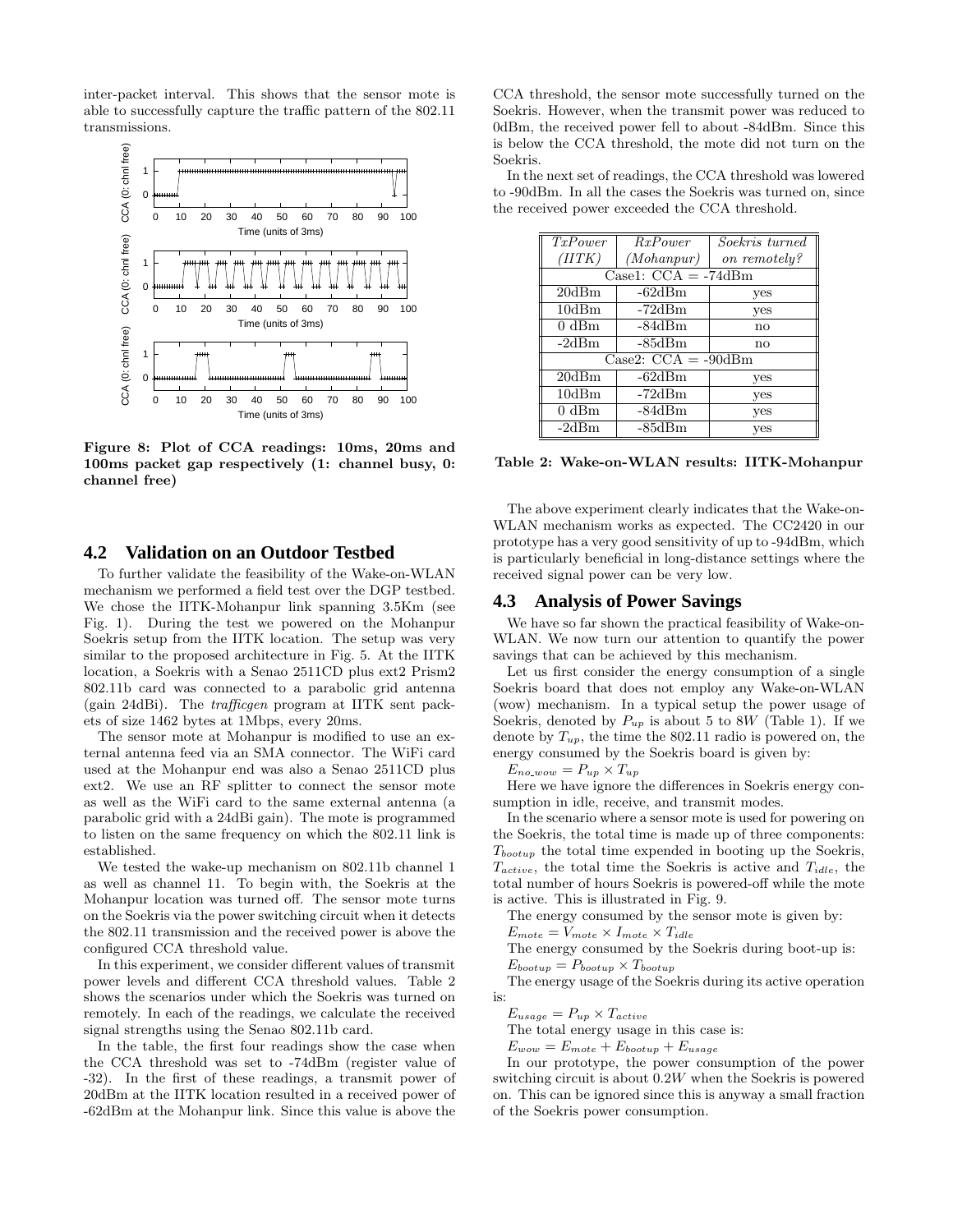

Figure 9: Soekris idle, boot-up, and active periods

To quantitatively estimate the power savings, consider an example scenario. Consider a VoIP service setup at a village location in the network (say, in the form of a public telephone booth). We have such a service setup at the Sarauhan village in our testbed (see Fig. 1). Call logs collected over many months indicate that there are an average of about 15 VoIP (all outgoing) calls per day. The average duration of a call is about 71sec.

Consider the above usage pattern in the setup shown in Fig. 4, with the VoIP service being setup at B. Assume for now that the only purpose of the node  $A$  is to provide network connectivity for B. We estimate the energy savings that can be accomplished per day at  $A$  as follows. Make the conservative assumption that the Soekris at the intermediate hop A turns itself off only after 5 minutes of idle waiting.  $T_{active}$  per day is thus given by  $(5 * 60 + 71) * 15 = 5565s$ 92.75*min.*  $T_{bootstrap}$  per day is given by  $50 * 15 = 750s$  or 12.50minutes. Again we are making a worst-case assumption that the VoIP calls are spread about, so as to require a reboot for each call.

 $T_{idle}$  per day is given by  $24hr-T_{active}-T_{bootstrap} = 22.25 hrs$ . Consider  $P_{up} = P_{bootup} = 5W$ , which is around the range of values in Table 1. We have  $E_{no\_www} = 5 \times 24 = 120W hrs.$ To estimate  $E_{mote}$ , we consider  $V_{mote} = 3V$ , and  $I_{mote} =$  $23\times10^{-3}$ A (from Tmote sky's data-sheet [14]). Thus,  $E_{\text{note}} =$  $3\times23\times10^{-3}\times22.25 = 1.54Whrs.$   $E_{bootup} = 5\times750/3600 =$ 1.04*Whrs* and  $E_{usage} = 5 \times 5565/3600 = 7.73Whrs$ . Thus  $E_{wow} = 10.31Whrs.$ 

Thus the overall energy savings is  $(E_{no\_www} - E_{www})/$  $E_{no\text{-}wow} = 91.41\%$ . In other words, with Wake-on-WLAN, the energy consumption is a factor of  $E_{no\_www}/E_{www} = 11.6$ times lesser.

In the above calculations, even if we were to consider the case where node A also has its own traffic toward the landline, the power savings would be substantial. To see this, suppose that node  $A$  also has VoIP traffic (from  $A$  to the landline) similar to that of B. The effect this would have is that in the calculations above, the  $E_{bootup}$  and  $E_{usage}$  values would double. Even in such a case the power consumption with Wake-on-WLAN would be about a factor of five to six times lesser.

### **5. DISCUSSION**

Our evaluation above shows that Wake-on-WLAN can achieve considerable power savings, which can be very valuable in rural settings. The power-off strategy as well as the actual savings obtained depends on the application profile: the distribution of network usage and its variation with the time-of-day. An understanding of this requires further field experience.

One practical aspect with respect to Wake-on-WLAN which we have not investigated in depth is the effect of random noise in the 2.4GHz band on our wake-up mechanism. If such random noise were present, one way to get around false carrier-sense by the 802.15.4 radio would be to look for specific signature patterns in the transmissions. We feel that this can be easily implemented: our experiments in Section 4.1 indicate that it is indeed possible to get a predictable pattern of CCA with a controlled pattern of 802.11 transmissions.

We expect Wake-on-WLAN to be used primarily to wakeup "upstream" nodes (nodes closer to the wired gateway) in the network. However, if there are, say, incoming VoIP calls to village locations, then the same Wake-on-WLAN mechanism can also be used to wake-up "downstream" nodes.

We have thus far focused on Wake-on-WLAN mainly as a mechanism for power savings. Dynamically turning on/off links in a network can also offer other flexibilities. For instance, we could morph the network topology to take-on different forms at different times. This morphing mechanism can be of use to support fault-tolerance, where certain back-up links need to be turned on when the main link fails. The back-up links are turned off to begin with, not only to conserve power but also to avoid interfering with the mainlink transmissions. Such network morphing could also be used to dynamically adapt to changing data traffic patterns in the network.

Our Wake-on-WLAN mechanism relies on the fact that  $802.15.4$  operates in the same spectrum as  $802.11b/g$ . Thereby, it does not work with 802.11a which operates in a different frequency band. However, we note the following. Nowa-days, it is very common to get cards that support both  $b/g+a$  functionality. The cost difference between pure 802.11a and  $802.11a+b/g$  is not substantial. If one were to use such cards, during normal mode of operation, 802.11a can be utilized. However to wake up the remote end, the card can be switched to operate in the 802.11b/g mode. Once the wake-up is successful, it can be reverted back to 802.11a.

The Wake-on-WLAN mechanism does not add substantially to the cost of the system. We have currently used a Tmote sky sensor mote, which costs about U.S.\$70. However, a more careful design can substantially reduce the cost of this part of the system. We are relying only upon the CC2420 radio, which by itself costs less than U.S.\$5. The other parts of the Wake-on-WLAN design are negligible in cost. The power switching circuit cost less than U.S.\$2 in our prototype. The RF splitter we used was an external splitter and hence was expensive  $(O( U.S. $100))$ . However, surface mount RF switches or splitters are available for negligible cost  $(O(U.S. \$1))$ .

What we have proposed in this paper is a way to achieve power savings when using off-the-shelf low cost equipment. Further power savings can be accomplished by careful design of the single board computers as well as the 802.11 cards. Such designs should also of course strive to remain low cost, and also be able to offer peak performance when necessary (11Mbps or 54Mbps performance). Addressing this challenge can be a very valuable contribution.

Another useful feature which is desirable in our setting is software or hardware-based hibernate support for the Soekris boards. This will not only reduce the power consumption for the boot-up process during Wake-on-WLAN, but will also